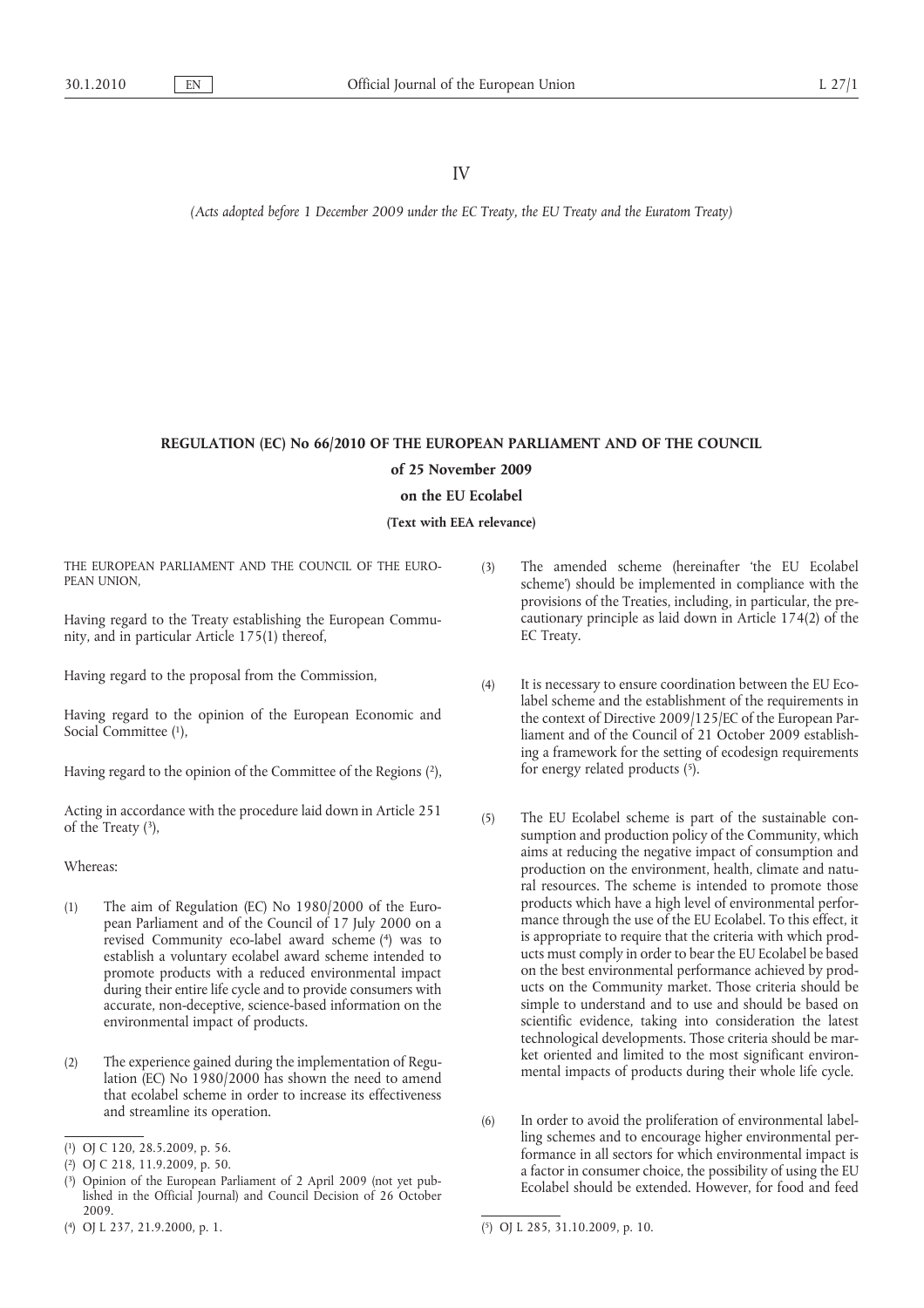product groups, a study should be undertaken to ensure that criteria are feasible and that added value can be guaranteed. For food and feed products, as well as unprocessed agricultural products that lie within the scope of Council Regulation (EC) No 834/2007 of 28 June 2007 on organic production and labelling of organic products ( 1), the option that only those products certified as organic would be eligible for award of the EU Ecolabel should be considered, to avoid confusion for consumers.

- (7) The EU Ecolabel should aim at substituting hazardous substances by safer substances, wherever technically possible.
- (8) For the acceptance by the general public of the EU Ecolabel scheme, it is essential that environmental nongovernmental organisations (NGOs) and consumer organisations play an important role and be actively involved in the development and setting of EU Ecolabel criteria.
- (9) It is desirable that any interested party may lead the development or revision of EU Ecolabel criteria provided that common procedural rules are followed and that the process is coordinated by the Commission. In order to ensure the overall coherence of the Community's action, it is also appropriate to require that the latest strategic objectives of the Community in the field of the environment, such as Environment Action Programmes, Sustainable Development Strategies and Climate Change Programmes, be taken into account in the development or revision of EU Ecolabel criteria.
- (10) In order to simplify the EU Ecolabel scheme and to reduce the administrative burden associated with the use of the EU Ecolabel, the assessment and verification procedures should be streamlined.
- (11) It is appropriate to provide for the conditions under which the EU Ecolabel may be used and, in order to ensure compliance with those conditions, to require competent bodies to undertake verifications and to prohibit the use of the EU Ecolabel where the conditions for use have not been complied with. It is also appropriate to require Member States to lay down the rules on penalties applicable to infringements of this Regulation and to ensure that they are implemented.
- (12) In order to increase the use of the EU Ecolabel and in order to encourage those whose products meet the EU Ecolabel criteria, the costs of using the EU Ecolabel should be reduced.
- (13) It is necessary to inform the public and to raise public awareness of the EU Ecolabel through promotion actions, information and education campaigns, at local, national and Community levels, in order to make consumers aware

of the meaning of the EU Ecolabel and to enable them to make informed choices. It is also necessary in order to make the scheme more attractive to producers and retailers.

- (14) Member States should consider guidelines when they establish their national Green Public Procurement Action Plans and could consider the setting of targets for public purchasing of environmental friendly products.
- (15) In order to facilitate the marketing of products bearing environmental labels at national and Community levels, to limit additional work for companies, in particular SMEs, and to avoid confusing consumers, it is also necessary to enhance the coherence and promote harmonisation between the EU Ecolabel scheme and national ecolabelling schemes in the Community.
- (16) In order to ensure a harmonised application of the awarding system and of the market surveillance and control of the use of the EU Ecolabel throughout the Community, competent bodies should exchange information and experiences.
- (17) The measures necessary for the implementation of this Regulation should be adopted in accordance with Council Decision 1999/468/EC of 28 June 1999 laying down the procedures for the exercise of implementing powers conferred on the Commission ( 2).
- (18) In particular, the Commission should be empowered to adopt the criteria with which products must comply in order to bear the EU Ecolabel and to amend the Annexes to this Regulation. Since those measures are of general scope and are designed to amend non-essential elements of this Regulation, inter alia by supplementing it with new non-essential elements, they must be adopted in accordance with the regulatory procedure with scrutiny provided for in Article 5a of Decision 1999/468/EC.
- (19) For reasons of clarity and legal certainty, Regulation (EC) No 1980/2000 should therefore be replaced by this Regulation.
- (20) Appropriate transitional provisions should be provided to ensure a smooth transition between Regulation (EC) No 1980/2000 and this Regulation,

HAVE ADOPTED THIS REGULATION·

# *Article 1*

### **Subject matter**

This Regulation lays down rules for the establishment and application of the voluntary EU Ecolabel scheme.

<sup>(</sup> 1) OJ L [189, 20.7.2007, p.](http://eur-lex.europa.eu/LexUriServ/LexUriServ.do?uri=OJ:L:2007:189:0001:0001:EN:PDF) 1.

<sup>(</sup> 2) OJ L [184, 17.7.1999, p.](http://eur-lex.europa.eu/LexUriServ/LexUriServ.do?uri=OJ:L:1999:184:0023:0023:EN:PDF) 23.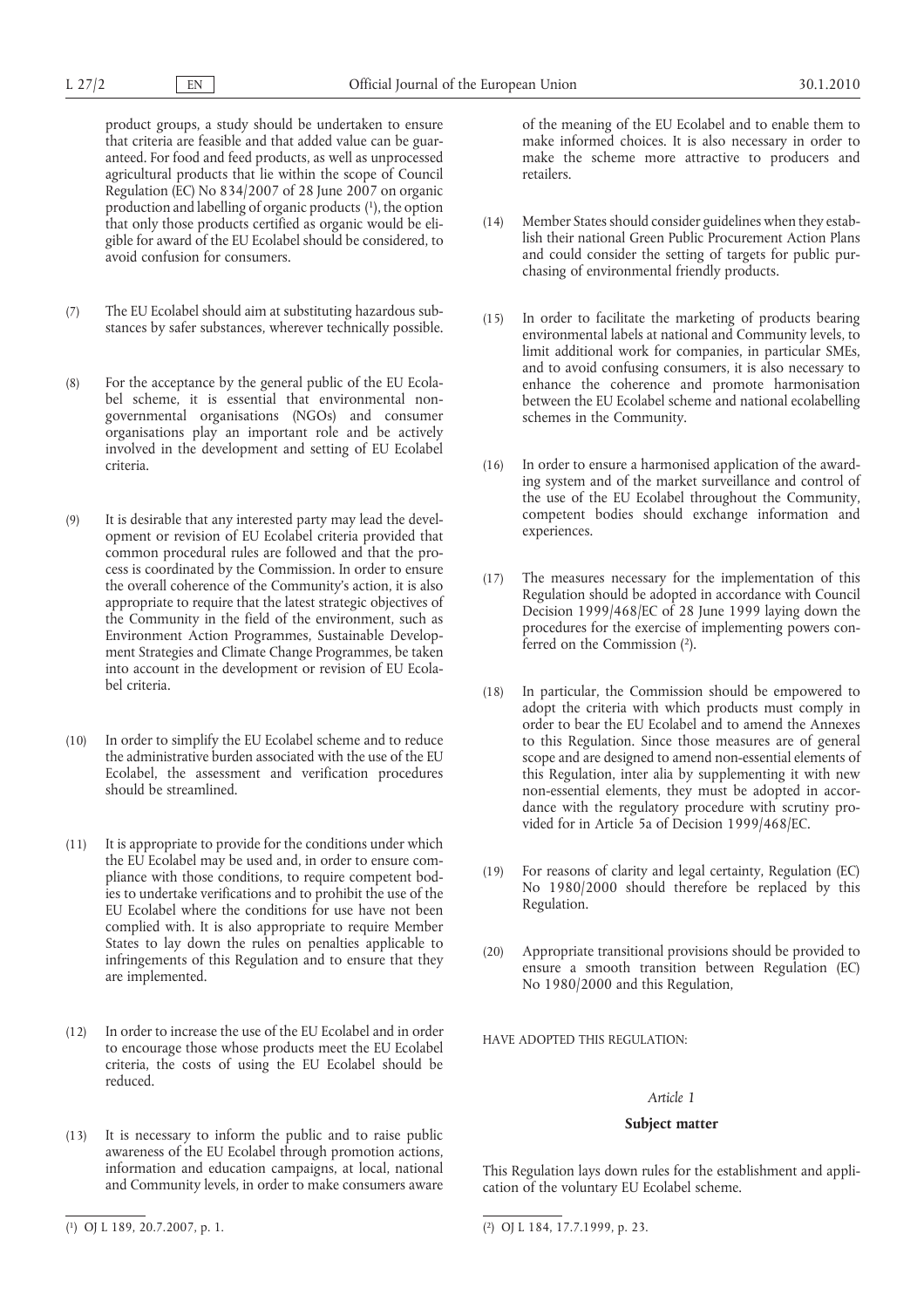### *Article 2*

### **Scope**

1. This Regulation shall apply to any goods or services which are supplied for distribution, consumption or use on the Community market whether in return for payment or free of charge (hereinafter 'products').

2. This Regulation shall apply neither to medicinal products for human use, as defined in Directive 2001/83/EC of the European Parliament and of the Council of 6 November 2001 on the Community code relating to medicinal products for human use ( 1), or for veterinary use, as defined in Directive 2001/82/EC of the European Parliament and of the Council of 6 November 2001 on the Community code relating to veterinary medicinal products ( 2), nor to any type of medical device.

# *Article 3*

### **Definitions**

For the purposes of this Regulation, the following definitions shall apply:

- 1. 'product group' means a set of products that serve similar purposes and are similar in terms of use, or have similar functional properties, and are similar in terms of consumer perception;
- 2. 'operator' means any producer, manufacturer, importer, service provider, wholesaler or retailer;
- 3. 'environmental impact' means any change to the environment resulting wholly or partially from a product during its life cycle;
- 4. 'environmental performance' means the result of a manufacturer's management of those characteristics of a product that cause environmental impact;
- 5. 'verification' means a procedure to certify that a product complies with specified EU Ecolabel criteria.

## *Article 4*

## **Competent bodies**

1. Each Member State shall designate the body or bodies, within government ministries or outside, responsible for carrying out the tasks provided for in this Regulation ('the competent body' or 'the competent bodies') and ensure that they are operational. Where more than one competent body is designated, the Member State shall determine those bodies' respective powers and the coordination requirements applicable to them.

2. The composition of the competent bodies shall be such as to guarantee their independence and neutrality and their rules of procedure shall be such as to ensure transparency in the conduct of their activities as well as the involvement of all interested parties.

Member States shall ensure that competent bodies meet the requirements laid down in Annex V.

4. Competent bodies shall ensure that the verification process is carried out in a consistent, neutral and reliable manner by a party independent from the operator being verified, based on international, European or national standards and procedures concerning bodies operating product-certification schemes.

#### *Article 5*

### **European Union Ecolabelling Board**

The Commission shall establish a European Union Ecolabelling Board (EUEB) consisting of the representatives of the competent bodies of all the Member States, as referred to in Article 4, and of other interested parties. The EUEB shall elect its president according to its rules of procedure. It shall contribute to the development and revision of EU Ecolabel criteria and to any review of the implementation of the EU Ecolabel scheme. It shall also provide the Commission with advice and assistance in these areas and, in particular, issue recommendations on minimum environmental performance requirements.

2. The Commission shall ensure that, in the conduct of its activities, the EUEB observes a balanced participation of all relevant interested parties in respect of each product group, such as competent bodies, producers, manufacturers, importers, service providers, wholesalers, retailers, notably SMEs, and environmental protection groups and consumer organisations.

#### *Article 6*

### **General requirements for EU Ecolabel criteria**

1. EU Ecolabel criteria shall be based on the environmental performance of products, taking into account the latest strategic objectives of the Community in the field of the environment.

2. EU Ecolabel criteria shall set out the environmental requirements that a product must fulfil in order to bear the EU Ecolabel.

3. EU Ecolabel criteria shall be determined on a scientific basis considering the whole life cycle of products. In determining such criteria, the following shall be considered:

(a) the most significant environmental impacts, in particular the impact on climate change, the impact on nature and biodiversity, energy and resource consumption, generation of waste, emissions to all environmental media, pollution through physical effects and use and release of hazardous substances;

<sup>(</sup> 1) OJ L [311, 28.11.2001, p.](http://eur-lex.europa.eu/LexUriServ/LexUriServ.do?uri=OJ:L:2001:311:0067:0067:EN:PDF) 67.

<sup>(</sup> 2) OJ L [311, 28.11.2001, p.](http://eur-lex.europa.eu/LexUriServ/LexUriServ.do?uri=OJ:L:2001:311:0001:0001:EN:PDF) 1.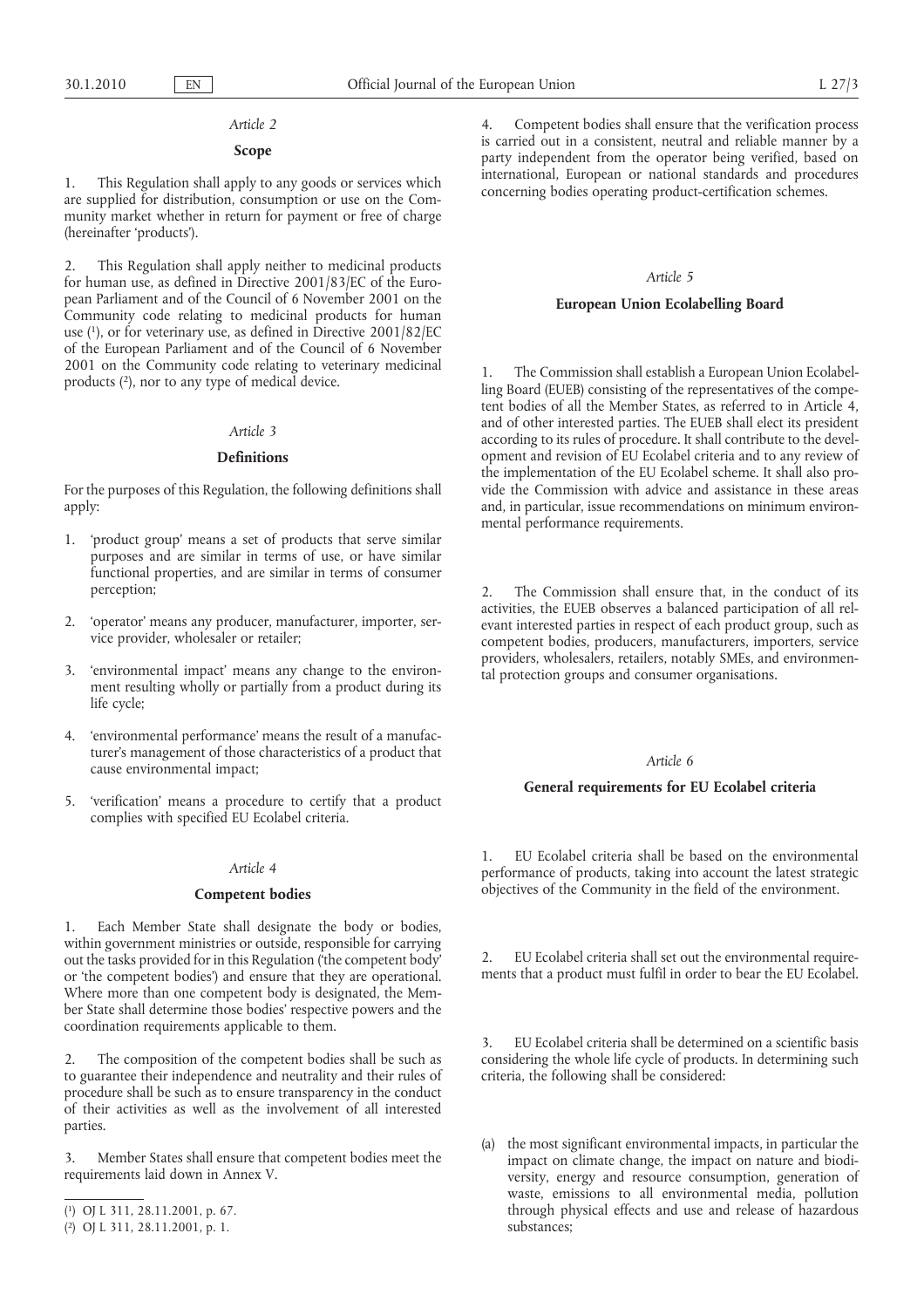$L$  27/4 EN

- (b) the substitution of hazardous substances by safer substances, as such or via the use of alternative materials or designs, wherever it is technically feasible;
- (c) the potential to reduce environmental impacts due to durability and reusability of products;
- (d) the net environmental balance between the environmental benefits and burdens, including health and safety aspects, at the various life stages of the products;
- (e) where appropriate, social and ethical aspects, e.g. by making reference to related international conventions and agreements such as relevant ILO standards and codes of conduct;
- (f) criteria established for other environmental labels, particularly officially recognised, nationally or regionally, EN ISO 14024 type I environmental labels, where they exist for that product group so as to enhance synergies;
- (g) as far as possible the principle of reducing animal testing.

4. EU Ecolabel criteria shall include requirements intended to ensure that the products bearing the EU Ecolabel function adequately in accordance with their intended use.

5. Before developing EU Ecolabel criteria for food and feed products, as defined in Regulation (EC) No 178/2002 of the European Parliament and of the Council of 28 January 2002 laying down the general principles and requirements of food law, establishing the European Food Safety Authority and laying down procedures in matters of food safety (1), the Commission shall undertake a study, by 31 December 2011 at the latest, exploring the feasibility of establishing reliable criteria covering environmental performance during the whole life cycle of such products, including the products of fishing and aquaculture. The study should pay particular attention to the impact of any EU Ecolabel criteria on food and feed products, as well as unprocessed agricultural products that lie within the scope of Regulation (EC) No 834/2007. The study should consider the option that only those products certified as organic would be eligible for award of the EU Ecolabel, to avoid confusion for consumers.

The Commission shall decide, taking into account the outcome of the study and the opinion of the EUEB, for which group of food and feed, if any, the development of EU Ecolabel criteria is feasible, in accordance with the regulatory procedure with scrutiny referred to in Article 16(2).

6. The EU Ecolabel may not be awarded to goods containing substances or preparations/mixtures meeting the criteria for classification as toxic, hazardous to the environment, carcinogenic, mutagenic or toxic for reproduction (CMR), in accordance with Regulation (EC) No 1272/2008 of the European Parliament and of the Council of 16 December 2008 on classification, labelling and packaging of substances and mixtures ( 2), nor to goods containing substances referred to in Article 57 of Regulation (EC) No 1907/2006 of the European Parliament and of the Council of 18 December 2006 concerning the Registration, Evaluation, Authorisation and Restriction of Chemicals (REACH), establishing a European Chemicals Agency ( 3).

For specific categories of goods containing substances referred to in paragraph 6, and only in the event that it is not technically feasible to substitute them as such, or via the use of alternative materials or designs, or in the case of products which have a significantly higher overall environment performance compared with other goods of the same category, the Commission may adopt measures to grant derogations from paragraph 6. No derogation shall be given concerning substances that meet the criteria of Article 57 of Regulation (EC) No 1907/2006 and that are identified according to the procedure described in Article 59(1) of that Regulation, present in mixtures, in an article or in any homogeneous part of a complex article in concentrations higher than 0,1 % (weight by weight). Those measures, designed to amend non-essential elements of this Regulation, shall be adopted in accordance with the regulatory procedure with scrutiny referred to in Article 16(2).

# *Article 7*

## **Development and revision of EU Ecolabel criteria**

1. Following consultation of the EUEB, the Commission, Member States, competent bodies and other stakeholders may initiate and lead the development or revision of EU Ecolabel criteria. Where such other stakeholders are put in charge of leading the development of criteria, they must demonstrate expertise in the product area, as well as the ability to lead the process with neutrality and in line with the aims of this Regulation. In this regard, consortiums consisting of more than one interest group shall be favoured.

The party which initiates and leads the development or revision of EU Ecolabel criteria shall, in accordance with the procedure set out in Part A of Annex I, produce the following documents:

- (a) a preliminary report;
- (b) a proposal for draft criteria;
- (c) a technical report in support of the proposal for draft criteria;
- (d) a final report;
- (e) a manual for potential users of the EU Ecolabel and competent bodies;
- (f) a manual for authorities awarding public contracts.

Those documents shall be submitted to the Commission and to the EUEB.

<sup>(</sup> 1) OJ L [31, 1.2.2002, p.](http://eur-lex.europa.eu/LexUriServ/LexUriServ.do?uri=OJ:L:2002:031:0001:0001:EN:PDF) 1.

<sup>(</sup> 2) OJ L [353, 31.12.2008, p.](http://eur-lex.europa.eu/LexUriServ/LexUriServ.do?uri=OJ:L:2008:353:0001:0001:EN:PDF) 1.

<sup>(</sup> 3) OJ L [396, 30.12.2006, p.](http://eur-lex.europa.eu/LexUriServ/LexUriServ.do?uri=OJ:L:2006:396:0001:0001:EN:PDF) 1.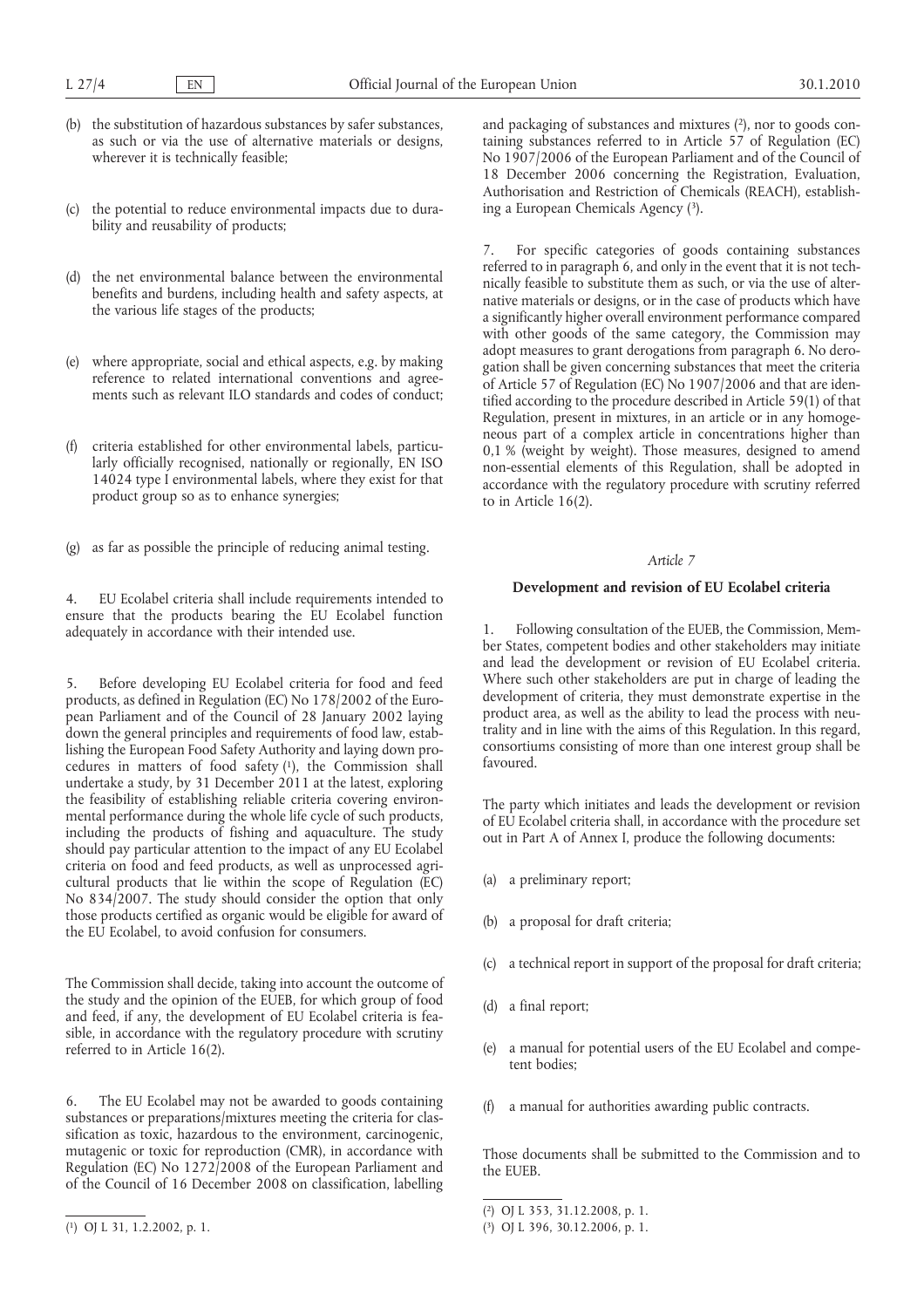2. Where criteria have already been developed under another ecolabel scheme complying with the requirements of EN ISO 14024 type I environmental labels for a product group for which no EU Ecolabel criteria have been established, any Member State in which the other ecolabel scheme is recognised may, after consulting the Commission and the EUEB, propose those criteria for development under the EU Ecolabel scheme.

In such cases, the shortened criteria development procedure laid down in Part B of Annex I may apply provided that the proposed criteria have been developed in line with Part A of Annex I. Either the Commission or the Member State which, according to the first subparagraph, has proposed the shortened criteria development procedure shall lead that procedure.

3. Where a non-substantial revision of the criteria is necessary, the shortened revision procedure laid down in Part C of Annex I may apply.

4. By 19 February 2011, the EUEB and the Commission shall agree on a working plan including a strategy and a non-exhaustive list of product groups. This plan will consider other Community action (e.g. in the field of green public procurement) and may be updated according to the latest strategic objectives of the Community in the field of the environment. This plan shall be regularly updated.

# *Article 8*

# **Establishment of EU Ecolabel criteria**

1. Draft EU Ecolabel criteria shall be developed in accordance with the procedure laid down in Annex I and taking into account the working plan.

2. The Commission shall, no later than nine months after consulting the EUEB, adopt measures to establish specific EU Ecolabel criteria for each product group. These measures shall be published in the Official Journal of the European Union.

In its final proposal, the Commission shall take into account the comments of the EUEB and shall clearly highlight, document and provide explanations for the reasoning behind any changes in its final proposal compared to the proposal for draft criteria following the consultation of the EUEB.

Those measures, designed to amend non-essential elements of this Regulation, by supplementing it, shall be adopted in accordance with the regulatory procedure with scrutiny referred to in Article 16(2).

3. In the measures referred to in paragraph 2 the Commission shall:

- (a) establish requirements for assessing the compliance of specific products with EU Ecolabel criteria ('assessment requirements');
- (b) specify, for each product group, three key environmental characteristics that may be displayed in the optional label with text box described in Annex II;
- (c) specify, for each product group, the relevant period of validity of the criteria and of the assessment requirements;
- (d) specify the degree of product variability allowed during the period of validity referred to in point (c).

4. When establishing EU Ecolabel criteria, care shall be taken not to introduce measures whose implementation may impose disproportionate administrative and economic burdens on SMEs.

### *Article 9*

# **Award of the EU Ecolabel and terms and conditions of its use**

1. Any operator who wishes to use the EU Ecolabel shall apply to the competent bodies referred to in Article 4 in accordance with the following rules:

- (a) where a product originates in a single Member State, the application shall be presented to a competent body of that Member State;
- (b) where a product originates in the same form in several Member States, the application may be presented to a competent body in one of those Member States;
- (c) where a product originates outside the Community, the application shall be presented to a competent body in any of the Member States in which the product is to be or has been placed on the market.
- 2. The EU Ecolabel shall have the form depicted in Annex II.

The EU Ecolabel may only be used in connection with products complying with the EU Ecolabel criteria applicable to the products concerned and for which the EU Ecolabel has been awarded.

3. Applications shall specify the full contact details of the operator, as well as the product group in question and shall contain a full description of the product as well as all other information requested by the competent body.

Applications shall include all relevant documentation, as specified in the relevant Commission measure establishing EU Ecolabel criteria for the product group in question.

The competent body to which an application is made shall charge fees according to Annex III. The use of the EU Ecolabel shall be conditional upon the fees having been paid in due time.

5. Within two months of receipt of an application, the competent body concerned shall check whether the documentation is complete and shall notify the operator. The competent body may reject the application if the operator fails to complete the documentation within six months after such notification.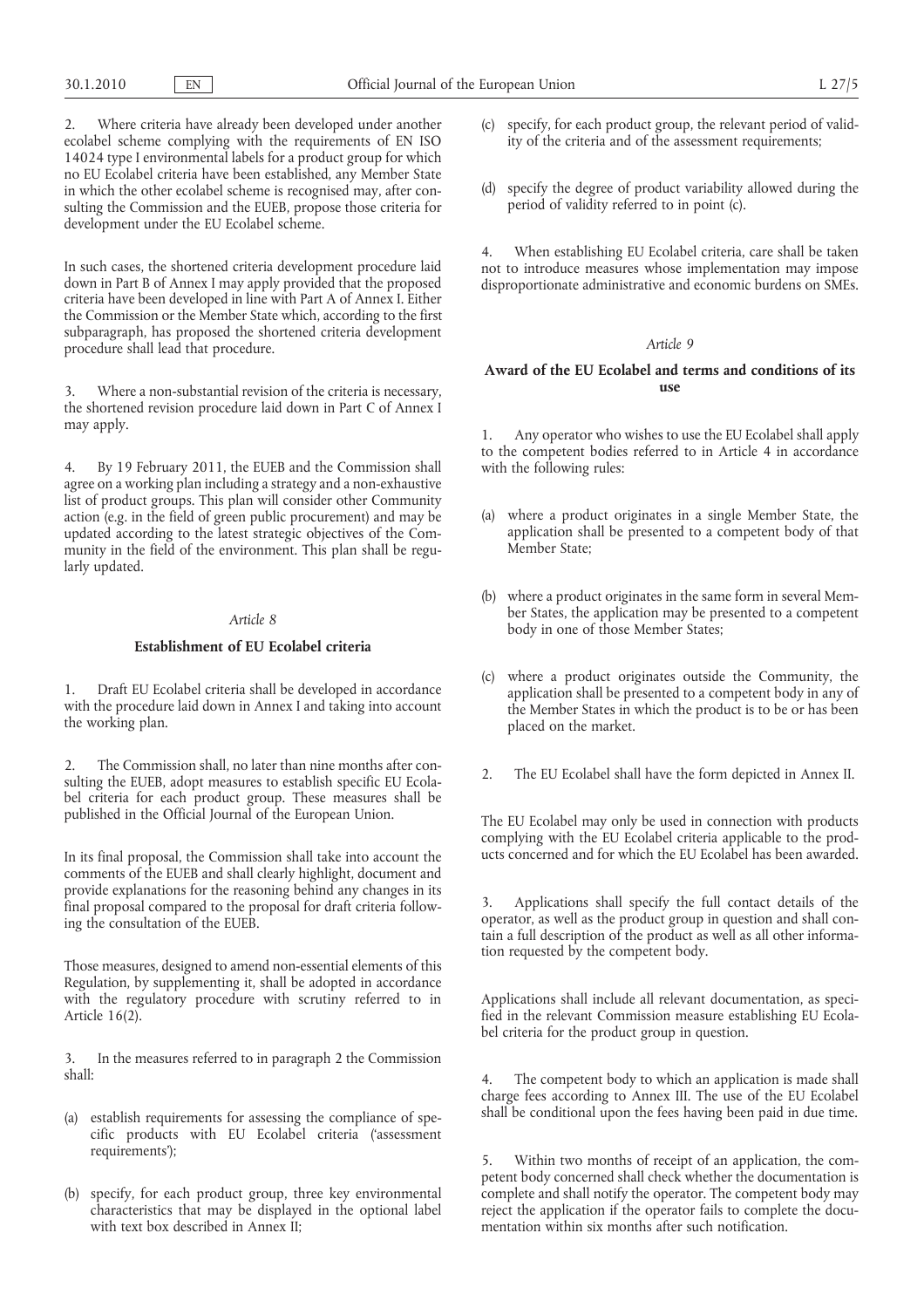Provided that the documentation is complete and the competent body has verified that the product complies with the EU Ecolabel criteria and assessment requirements published according to Article 8, the competent body shall assign a registration number to the product.

Operators shall meet the costs of testing and assessment of conformity with EU Ecolabel criteria. Operators may be charged for travel and accommodation costs where an on-site verification is needed outside the Member State in which the competent body is based.

6. Where EU Ecolabel criteria require production facilities to meet certain requirements, they shall be met in all facilities in which the product bearing the EU Ecolabel is manufactured. Where appropriate, the competent body shall undertake on-site verifications or assign an authorised agent for that purpose.

7. Competent bodies shall preferentially recognise tests which are accredited according to ISO 17025 and verifications performed by bodies which are accredited under the EN 45011 standard or an equivalent international standard. Competent bodies shall collaborate in order to ensure the effective and consistent implementation of the assessment and verification procedures, notably through the working group referred to in Article 13.

8. The competent body shall conclude a contract with each operator, covering the terms of use of the EU Ecolabel (including provisions for the authorisation and withdrawal of the EU Ecolabel, notably following the revision of criteria). To that end a standard contract shall be used in accordance with the template in Annex IV.

9. The operator may place the EU Ecolabel on the product only after conclusion of the contract. The operator shall also place the registration number on the product bearing the EU Ecolabel.

10. The competent body which has awarded the EU Ecolabel to a product shall notify the Commission thereof. The Commission shall establish a common register and update it regularly. That register shall be publicly available on a website dedicated to the EU Ecolabel.

11. The EU Ecolabel may be used on the products for which the EU Ecolabel has been awarded and on their associated promotional material.

12. The award of the EU Ecolabel shall be without prejudice to environmental or other regulatory requirements of Community or national law applicable to the various life stages of the product.

13. The right to use the EU Ecolabel shall not extend to the use of the EU Ecolabel as a component of a trademark.

### *Article 10*

# **Market surveillance and control of the use of the EU Ecolabel**

1. Any false or misleading advertising or use of any label or logo which leads to confusion with the EU Ecolabel shall be prohibited.

2. The competent body shall, in respect of products to which it has awarded the EU Ecolabel, verify that the product complies with the EU Ecolabel criteria and assessment requirements published under Article 8, on a regular basis. The competent body shall, as appropriate, also undertake such verifications upon complaint. These verifications may take the form of random spot-checks.

The competent body which has awarded the EU Ecolabel to the product shall inform the user of the EU Ecolabel of any complaints made concerning the product bearing the EU Ecolabel, and may request the user to reply to those complaints. The competent body may withhold the identity of the complainant from the user.

3. The user of the EU Ecolabel shall allow the competent body which has awarded the EU Ecolabel to the product to undertake all necessary investigations to monitor its on-going compliance with the product group criteria and Article 9.

4. The user of the EU Ecolabel shall, upon request by the competent body which has awarded the EU Ecolabel to the product, grant access to the premises on which the product concerned is produced.

The request may be made at any reasonable time and without notice.

5. Where, after giving the user of the EU Ecolabel the opportunity to submit observations, any competent body which finds that a product bearing the EU Ecolabel does not comply with the relevant product group criteria or that the EU Ecolabel is not used in accordance with Article 9, it shall either prohibit the use of the EU Ecolabel on that product, or, in the event that the EU Ecolabel has been awarded by another competent body, it shall inform that competent body. The user of the EU Ecolabel shall not be entitled to repayment of the fees referred to in Article 9(4), either in whole or in part.

The competent body shall without delay inform all other competent bodies and the Commission of that prohibition.

6. The competent body which has awarded the EU Ecolabel to the product shall not disclose, or use for any purpose unconnected with the award for use of the EU Ecolabel, information to which it has gained access in the course of assessing the compliance by a user of the EU Ecolabel with the rules on use of the EU Ecolabel set out in Article 9.

It shall take all reasonable steps to secure the protection of the documents provided to it against falsification and misappropriation.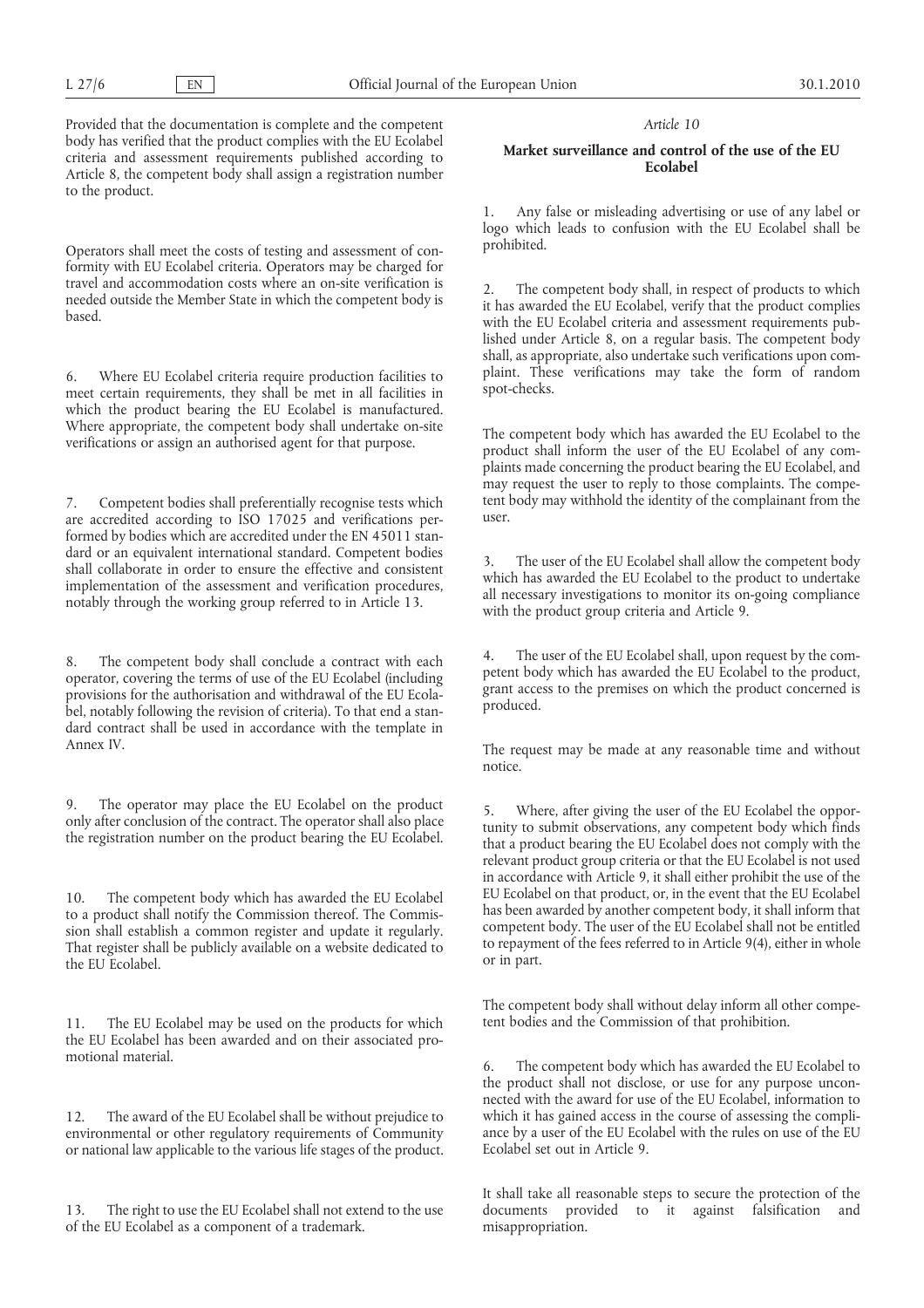30.1.2010 EN

# *Article 11*

# **Ecolabelling schemes in the Member States**

1. Where EU Ecolabel criteria for a given product group have been published, other nationally or regionally officially recognised EN ISO 14024 type I ecolabelling schemes which do not cover that product group at the time of publication may be extended to that product group only where the criteria developed under those schemes are at least as strict as the EU Ecolabel criteria.

2. In order to harmonise the criteria of European ecolabelling schemes (EN ISO 14024 type I), EU Ecolabel criteria shall also take into account existing criteria developed in officially recognised ecolabelling schemes in the Member States.

# *Article 12*

# **Promotion of the EU Ecolabel**

1. Member States and the Commission shall, in cooperation with the EUEB, agree on a specific action plan to promote the use of the EU Ecolabel by:

- (a) awareness-raising actions and information and public education campaigns for consumers, producers, manufacturers, wholesalers, service providers, public purchasers, traders, retailers and the general public,
- (b) encouraging the uptake of the scheme, especially for SMEs,

thus supporting the development of the scheme.

2. Promotion of the EU Ecolabel may be undertaken via the EU Ecolabel website providing basic information and promotional materials on the EU Ecolabel, and information on where to purchase EU Ecolabel products, in all Community languages.

3. Member States shall encourage the use of the 'Manual for authorities awarding public contracts', as specified in Annex I, Part A, point 5. For this purpose, Member States shall consider, for example, the setting of targets for the purchasing of products meeting the criteria specified in that Manual.

# *Article 13*

# **Exchange of information and experiences**

1. In order to foster consistent implementation of this Regulation, competent bodies shall regularly exchange information and experiences, in particular on the application of Articles 9 and 10.

2. The Commission shall set up a working group of competent bodies for this purpose. The working group shall meet at least twice a year. Travel expenses shall be borne by the Commission. The working group shall elect its chair and adopt its rules of procedure.

# *Article 14*

# **Report**

By 19 February 2015, the Commission shall submit to the European Parliament and the Council a report on the implementation of the EU Ecolabel scheme. The report shall also identify elements for a possible review of the scheme.

#### *Article 15*

# **Amendment of Annexes**

The Commission may amend the Annexes, including modifying the maximum fees provided for in Annex III taking into account the need for fees to cover the costs of running the scheme.

Those measures, designed to amend non-essential elements of this Regulation, shall be adopted in accordance with the regulatory procedure with scrutiny referred to in Article 16(2).

### *Article 16*

#### **Committee procedure**

1. The Commission shall be assisted by a Committee.

2. Where reference is made to this paragraph, Article 5a(1) to (4) and Article 7 of Decision 1999/468/EC shall apply, having regard to the provisions of Article 8 thereof.

#### *Article 17*

### **Penalties**

Member States shall lay down the rules on penalties applicable to infringements of the provisions of this Regulation and shall take all measures necessary to ensure that they are implemented. The penalties provided for must be effective, proportionate and dissuasive. The Member States shall notify those provisions to the Commission without delay and shall notify it without delay of any subsequent amendment affecting them.

# *Article 18*

# **Repeal**

Regulation (EC) No 1980/2000 is hereby repealed.

#### *Article 19*

# **Transitional provisions**

Regulation (EC) No 1980/2000 shall continue to apply to contracts concluded under Article 9 thereof until the date of expiry specified in those contracts, except for its provisions concerning fees.

Article 9(4) of and Annex III to this Regulation shall apply to such contracts.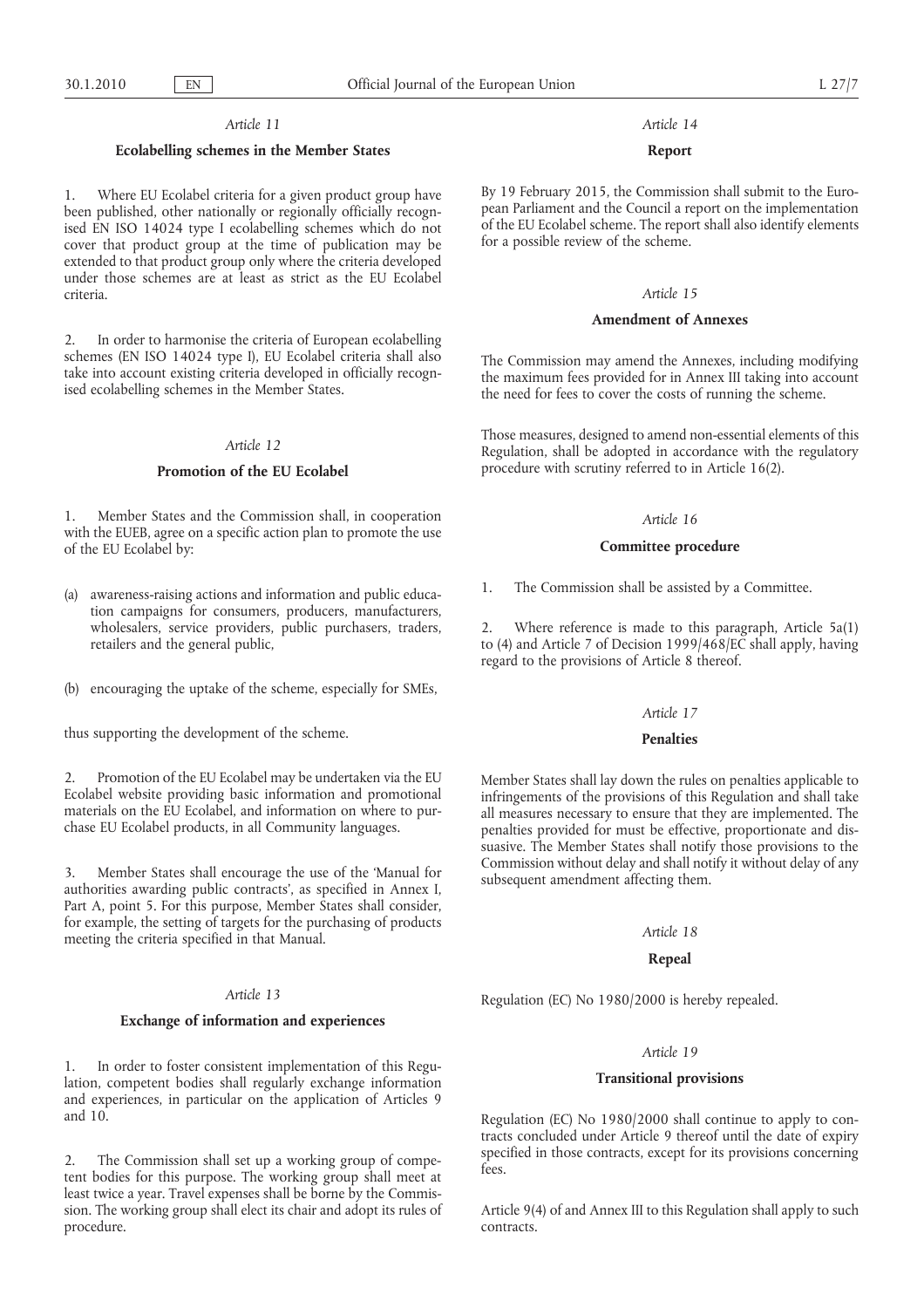# *Article 20*

# **Entry into force**

This Regulation shall enter into force on the twentieth day following its publication in the *Official Journal of the European Union*.

This Regulation shall be binding in its entirety and directly applicable in all Member States.

Done at Strasbourg, 25 November 2009.

*For the European Parliament The President* J. BUZEK

*For the Council The President* Å. TORSTENSSON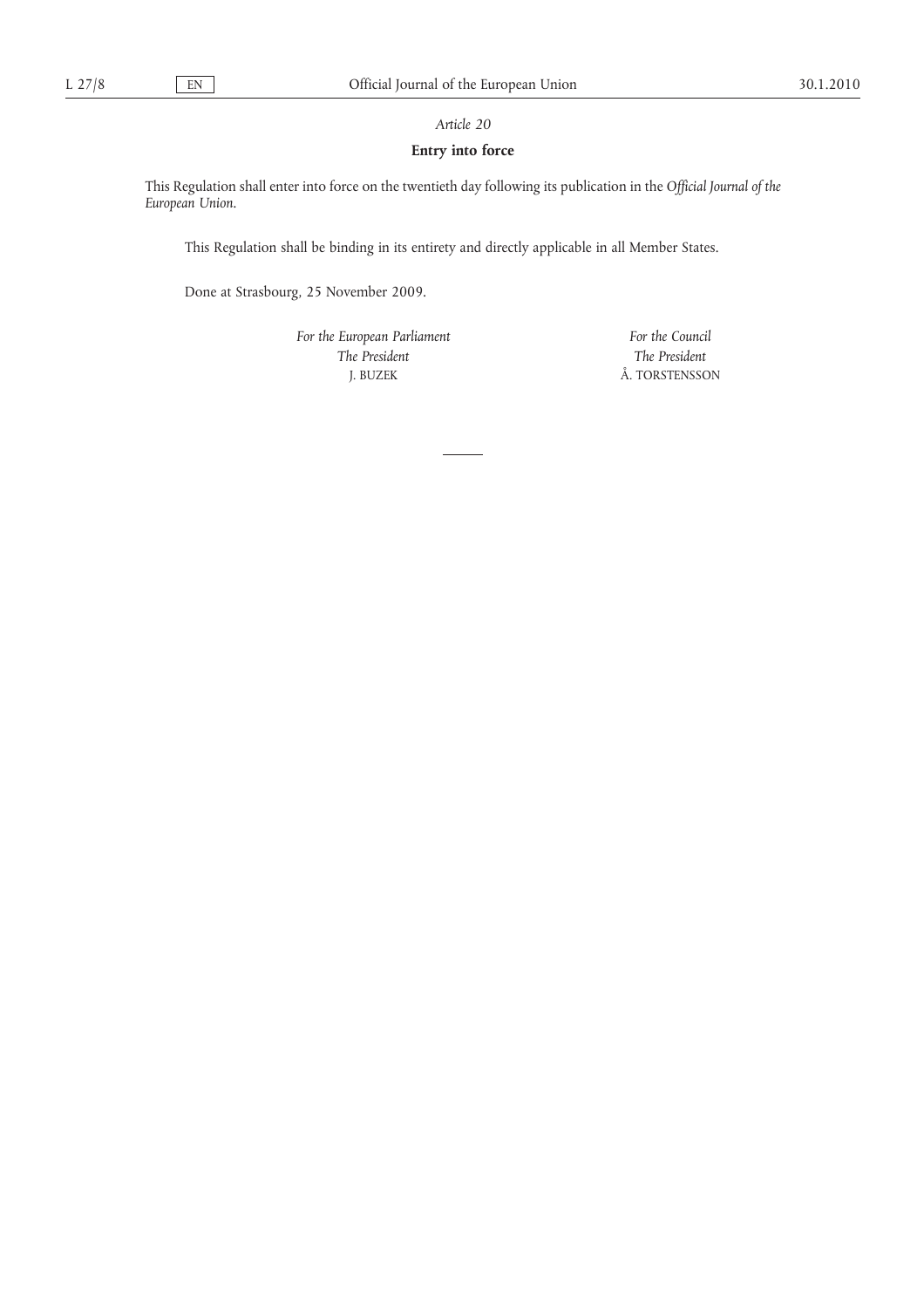# *ANNEX I*

# **PROCEDURE FOR THE DEVELOPMENT AND REVISION OF EU ECOLABEL CRITERIA**

# A. **Standard procedure**

The following documents must be drawn up:

1. *Preliminary report*

The preliminary report must contain the following elements:

- Quantitative indication of the potential environmental benefits related to the product group, including consideration of the benefits from other similar European and national or regional EN ISO 14024 type I ecolabelling schemes,
- Reasoning for choice and scope of product group,
- Consideration of any possible trade issues,
- Analysis of other environmental labels' criteria,
- Current laws and ongoing legislative initiatives related to the product group sector,
- Analysis of the possibilities of substitution of hazardous substances by safer substances, as such or via the use of alternative materials or designs, wherever technically feasible, in particular with regard to substances of very high concern as referred to in Article 57 of Regulation (EC) No 1907/2006,
- Intra-community market data for the sector, including volumes and turnover,
- Current and future potential for market penetration of the products bearing the EU Ecolabel,
- Extent and overall relevance of the environmental impacts associated with the product group, based on new or existing life cycle assessment studies. Other scientific evidence may also be used. Critical and controversial issues shall be reported in detail and evaluated,
- References of data and information collected and used for issuing the report.

The preliminary report shall be made available on the Commission's dedicated EU Ecolabel website for comment and reference during the development of the criteria.

Where criteria are to be developed for food and feed product groups, the preliminary report must, with reference to the study undertaken according to Article 6(5), demonstrate the following:

- there is a real added environmental value in developing EU Ecolabel criteria for the chosen product,
- the EU Ecolabel has considered the whole life cycle of the product, and
- the use of the EU Ecolabel on the chosen product will not cause confusion when compared with other food labels.
- 2. *Proposal for draft criteria and associated technical report*

Following the publication of the preliminary report, a proposal for draft criteria and a technical report in support of the proposal shall be established.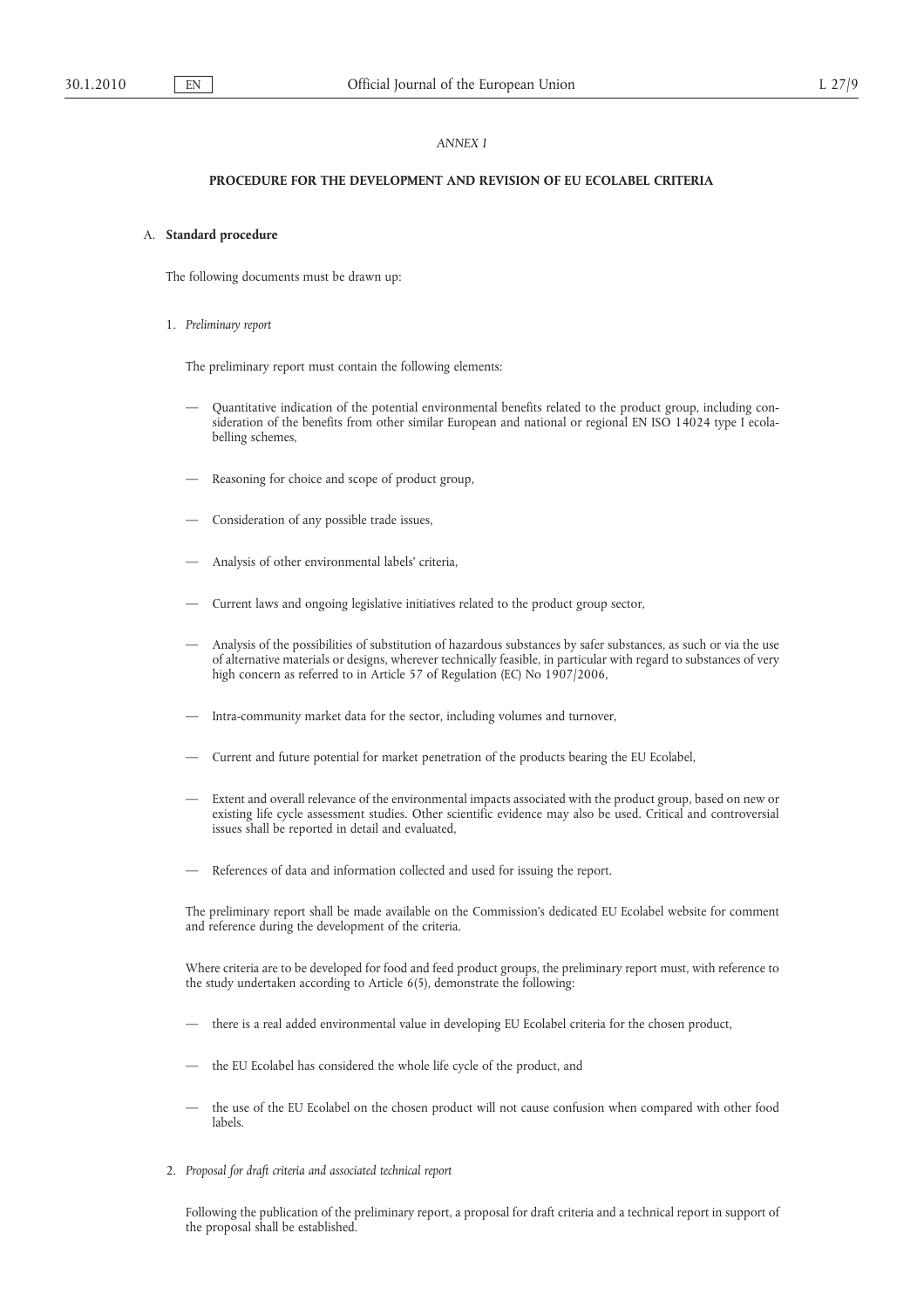The draft criteria shall comply with the following requirements:

- they shall be based on the best products available on the Community market in terms of environmental performance throughout the life cycle, and they shall correspond indicatively to the best 10-20 % of the products available on the Community market in terms of environmental performance at the moment of their adoption,
- in order to allow for the necessary flexibility the exact percentage shall be defined on a case-by-case basis and in each case with the aim of promoting the most environmentally friendly products and ensuring that consumers are provided with sufficient choice,
- they shall take into consideration the net environmental balance between the environmental benefits and burdens, including health and safety aspects; where appropriate, social and ethical aspects shall be considered, e.g. by making reference to related international conventions and agreements such as relevant ILO standards and codes of conduct,
- they shall be based on the most significant environmental impacts of the product, be expressed as far as reasonably possible via technical key environmental performance indicators of the product, and be suitable for assessment according to the rules of this Regulation,
- they shall be based on sound data and information which are representative as far as possible of the entire Community market,
- they shall be based on life cycle data and quantitative environmental impacts, where applicable in compliance with the European Reference Life Cycle Data Systems (ELCD),
- they shall take into consideration the views of all interested parties involved in the consultation process,
- they shall guarantee harmonisation with existing legislation applicable to the product group when considering definitions, test methods and technical and administrative documentation,
- they shall take into account relevant Community policies and work done on other related product groups.

The proposal for draft criteria shall be written in a way that is easily accessible to those wishing to use them. It shall provide justification for each criterion and explain the environmental benefits related to each criterion. It shall highlight the criteria corresponding to the key environmental characteristics.

The technical report shall include at least the following elements:

- the scientific explanations of each requirement and criterion,
- a quantitative indication of the overall environmental performance that the criteria are expected to achieve in their totality, when compared to that of the average products on the market,
- an estimation of the expected environmental/economic/social impacts of the criteria as a whole,
- the relevant test methods for assessment of the different criteria,
- an estimation of testing costs,
- for each criterion, information about all tests, reports and other documentation that shall be produced by users on request from a competent body in accordance with Article 10(3).

The proposal for draft criteria and the technical report shall be made available for public consultation on the Commission's dedicated EU Ecolabel website for comment. The party leading the product group development shall distribute the proposal and the report to all interested parties.

At least two open working group meetings shall be held on the draft criteria, to which all interested parties, such as competent bodies, industry (including SMEs), trade unions, retailers, importers, environmental and consumer organisations, shall be invited. The Commission shall also participate in those meetings.

The proposal for draft criteria and the technical report shall be made available at least one month before the first working group meeting. Any subsequent proposal for draft criteria shall be made available at least one month before subsequent meetings. The reasoning behind any changes to the criteria in subsequent drafts shall be fully explained and documented with reference to discussions in the open working groups meetings and comments received in public consultation.

Responses shall be given to all comments received during the criteria development process, indicating whether they are accepted or rejected and why.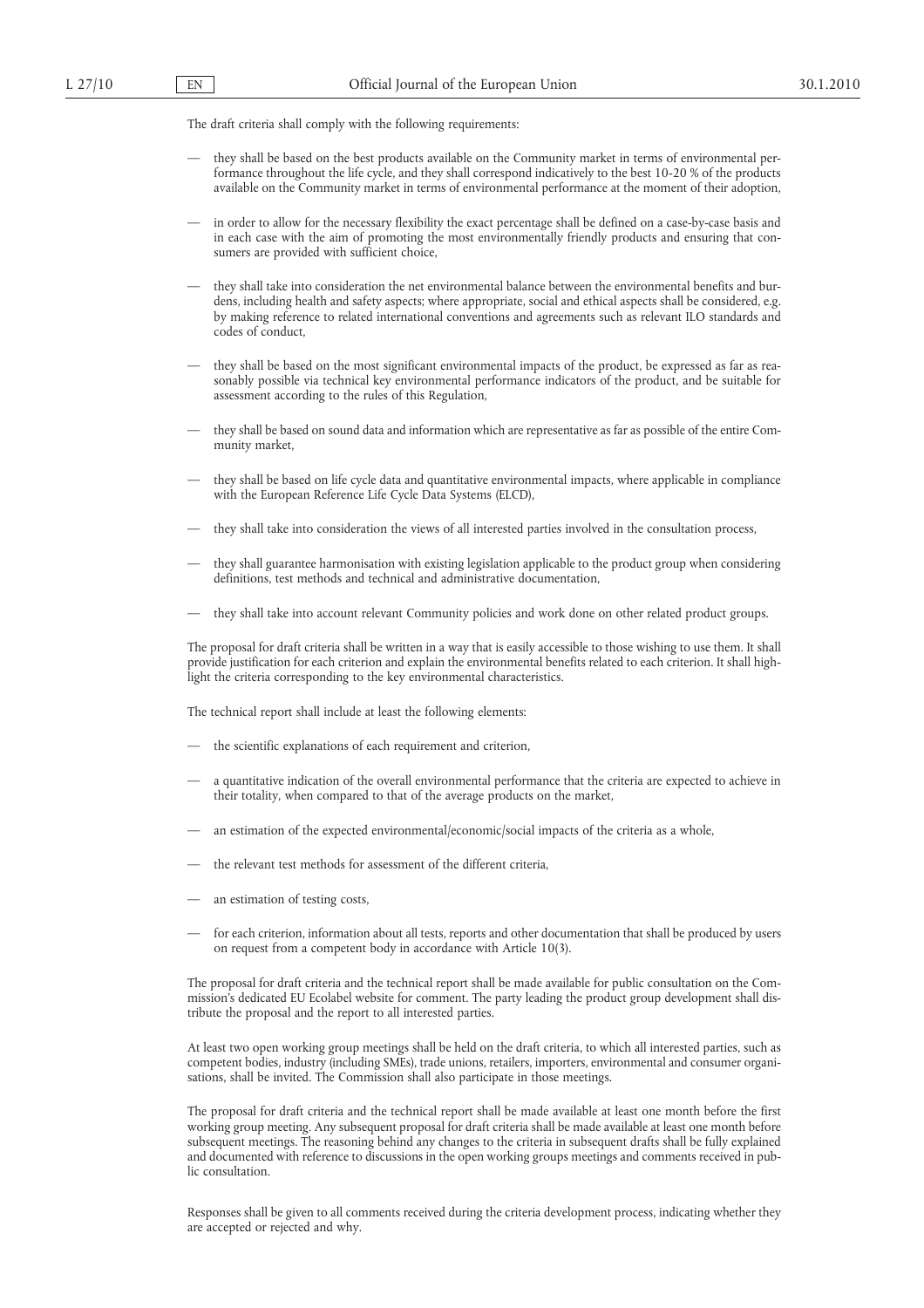3. *Final report and draft criteria*

The final report shall contain the following elements:

Clear responses to all comments and proposals, indicating whether they are accepted or rejected and why. European Union and non-European Union interested parties shall be treated on an equal footing.

It shall also include the following elements:

- a one-page summary of the level of support for the draft criteria by the competent bodies,
- a summary list of all documents circulated in the course of the criteria development work, together with an indication of the date of circulation of each document and to whom each document has been circulated, and a copy of the documents in question,
- a list of the interested parties involved in the work or which have been consulted or have expressed an opinion, together with their contact information,
- an executive summary,
- three key environmental characteristics for the product group that may be displayed in the optional label with text box described in Annex II,
- a proposal for a marketing and communication strategy for the product group.

Any observations received on the final report shall be taken into consideration, and information on the follow-up to the comments shall be provided on request.

4. *Manual for potential users of the EU Ecolabel and competent bodies*

A manual shall be established in order to assist potential users of the EU Ecolabel and competent bodies in assessing the compliance of products with the criteria.

5. *Manual for authorities awarding public contracts*

A manual providing guidance for the use of EU Ecolabel criteria to authorities awarding public contracts shall be established.

The Commission will provide templates translated into all official Community languages for the manual for potential users and competent bodies and for the manual for authorities awarding public contracts.

#### B. **Shortened procedure where criteria have been developed by other EN ISO 14024 type I ecolabelling schemes**

A single report shall be submitted to the Commission. This report shall include a section demonstrating that the technical and consultation requirements set out in Part A have been met, along with a proposal for draft criteria, a manual for potential users of the EU Ecolabel and competent bodies, and a manual for authorities awarding public contracts.

If the Commission is satisfied that the report and criteria meet the requirements set out in Part A, the report and the proposal for draft criteria shall be made available for public consultation on the Commission's dedicated EU Ecolabel website for a period of two months for comment.

Responses shall be given to all comments received during the public consultation period, indicating whether each comment is accepted or rejected and why.

Subject to any changes made during the public consultation period, and if no Member State requests an open working group meeting, the Commission may adopt the criteria pursuant to Article 8.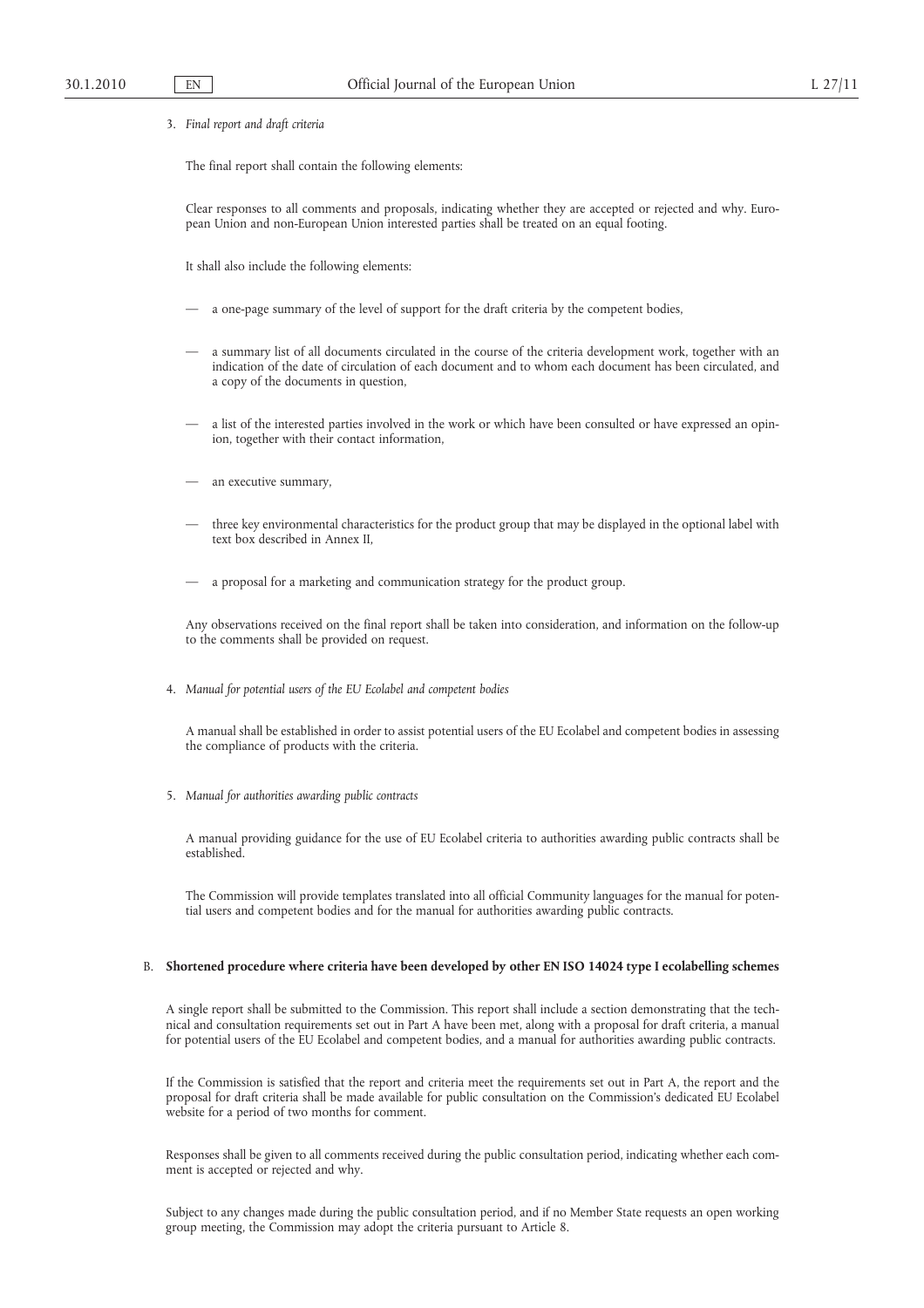Upon request from any Member State, an open working group meeting shall be held on the draft criteria, in which all interested parties, such as competent bodies, industry (including SMEs), trade unions, retailers, importers, environmental and consumer organisations, shall participate. The Commission shall also participate in that meeting.

Subject to any changes made during the public consultation period or during the working group meeting, the Commission may adopt the criteria pursuant to Article 8.

#### C. **Shortened procedure for non-substantial revision of the criteria**

The Commission shall produce a report containing the following:

- a justification explaining why there is no need for a full revision of the criteria and why a simple updating of the criteria and their stringency levels is sufficient,
- a technical section updating the previous market data used for the setting of the criteria,
- a proposal for draft revised criteria,
- a quantitative indication of the overall environmental performance that the revised criteria are expected to achieve in their totality, when compared to that of the average products on the market,
- a revised manual for potential users of the EU Ecolabel and competent bodies, and
- a revised manual for authorities awarding public contracts.

The report and the proposal for draft criteria shall be made available for public consultation on the Commission's dedicated EU Ecolabel website for a period of two months for comment.

Responses shall be given to all comments received during the public consultation period, indicating whether each comment is accepted or rejected and why.

Subject to any changes made during the public consultation period, and if no Member State requests an open working group meeting, the Commission may adopt the criteria pursuant to Article 8.

Upon request from any Member State, an open working group meeting shall be held on the draft revised criteria, in which all interested parties, such as competent bodies, industry (including SMEs), trade unions, retailers, importers, environmental and consumer organisations, shall participate. The Commission shall also participate in that meeting.

Subject to any changes made during the public consultation period or during the working group meeting, the Commission may adopt the criteria pursuant to Article 8.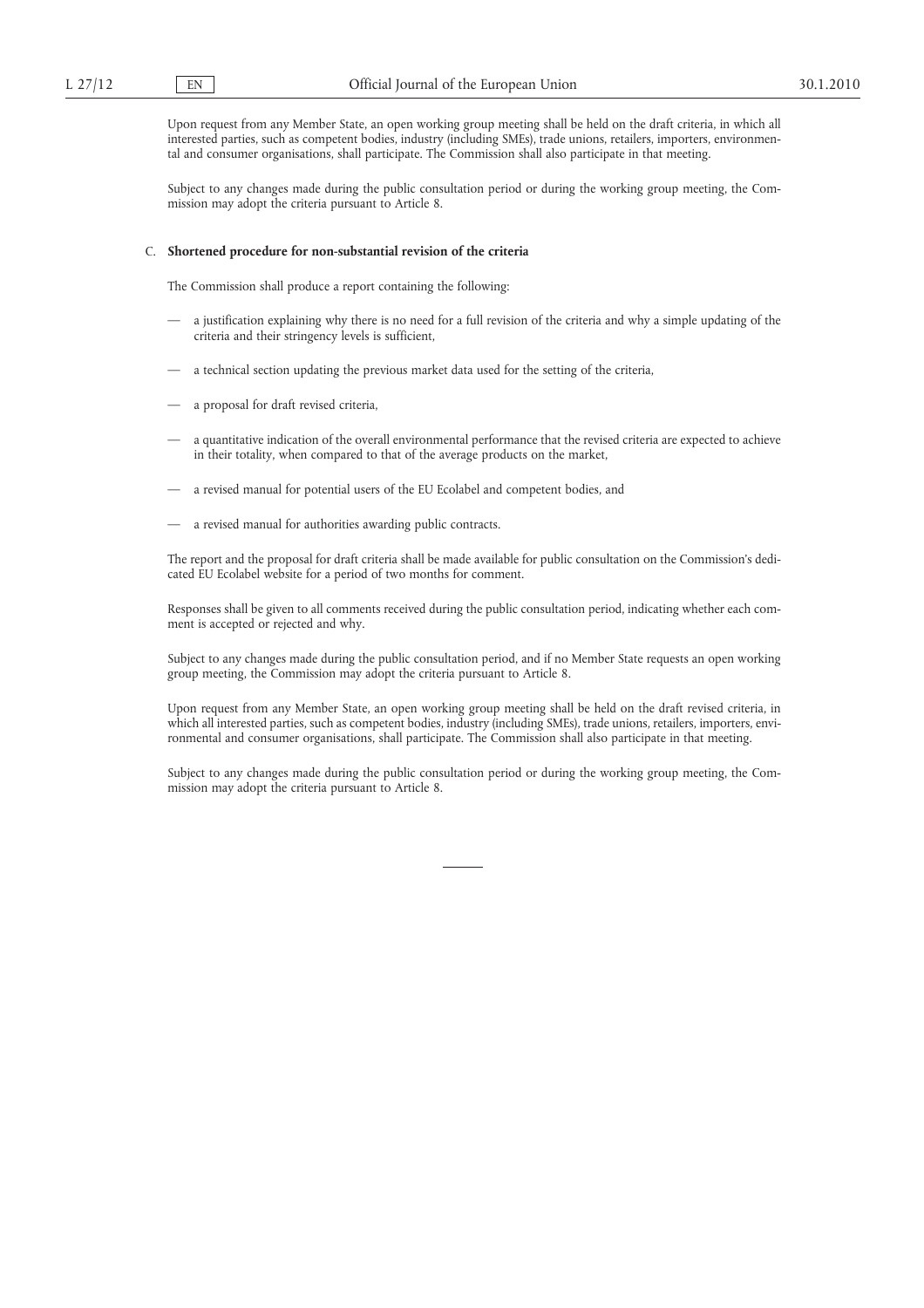# *ANNEX II*

# **FORM OF THE EU ECOLABEL**

The EU Ecolabel shall take the following form:

Label:



Optional label with text box (the possibility for the operator to use this text box and the text used shall be that specified in the relevant product group criteria):



The EU Ecolabel registration number shall also appear on the product. It shall take the following form:

EU Ecolabel: xxxx/yyy/zzzzz

Where xxxx refers to the country of registration, yyy refers to the product group and zzzzz refers to the number given by the competent body.

The label, the optional label with text box and the registration number shall be printed either in two colours (Pantone 347 green for the leaves and stem of the flower, the 'Є' symbol, the web address and the EU acronym and Pantone 279 for all other elements, text and borders), or in black on white, or in white on black.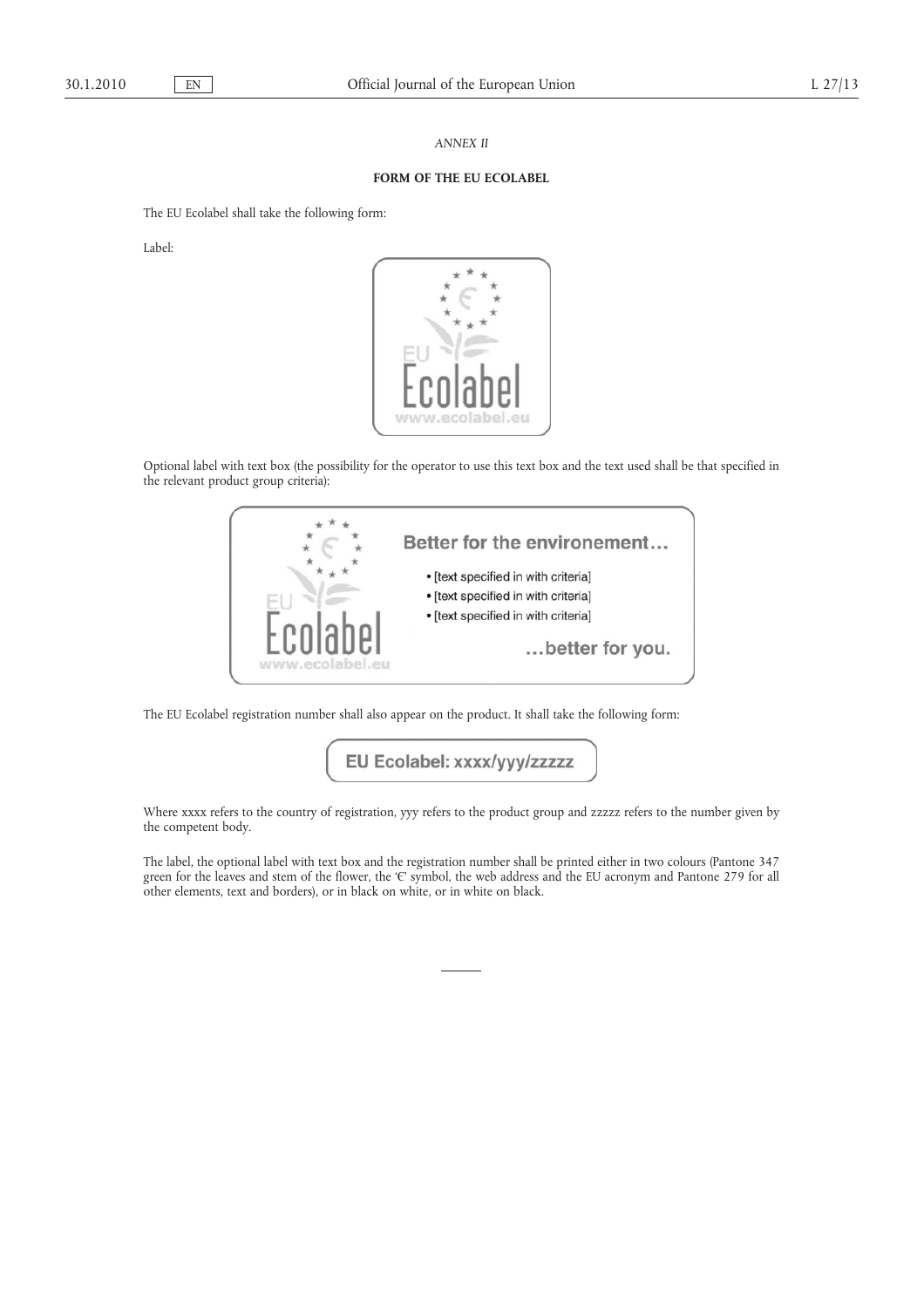# *ANNEX III*

# **FEES**

#### 1. **Application fee**

The competent body to which an application is made shall charge a fee according to the real administrative costs of processing the application. This fee shall be no lower than EUR 200 and no higher than EUR 1 200.

In the case of small and medium enterprises ( 1) and operators in developing countries, the maximum application fee shall be no higher than EUR 600.

In the case of micro-enterprises (1) the maximum application fee shall be EUR 350.

In the case of micro-enterprises (1) the maximum application for shall be EUR 350.<br>The specificals free dadl by coloned by 20 % for applicance registered ratio charge counterprises as defined by Recommendation 2003/361/EC The application fee shall be reduced by 20 % for applicants registered under the Community eco-management and audit scheme (EMAS) and/or certified under the standard ISO 14001. This reduction is subject to the condition that the applicant explicitly commits, in its environmental policy, to ensure full compliance of its ecolabelled products with the EU Ecolabel criteria throughout the period of validity of the contract and that this commitment is appropriately incorporated into the detailed environmental objectives. ISO 14001 certified applicants shall demonstrate annually the implementation of this commitment. EMAS registered applicants shall forward a copy of their annually verified environmental statement.

# 2. **Annual fee**

The competent body may require each applicant who has been awarded an EU Ecolabel to pay an annual fee of up to EUR 1 500 for the use of the label.

In the case of small and medium enterprises and operators in developing countries, the maximum annual fee shall be no higher than EUR 750.

In the case of micro-enterprises the maximum annual fee shall be EUR 350.

The period covered by the annual fee will begin with the date of the award of the EU Ecolabel to the applicant.

<sup>(</sup> 1) SMEs and micro-enterprises as defined by Commission Recommendation 2003/361/EC of 6 May 2003 (OJ L [124, 20.5.2003, p.](http://eur-lex.europa.eu/LexUriServ/LexUriServ.do?uri=OJ:L:2003:124:0036:0036:EN:PDF) 36).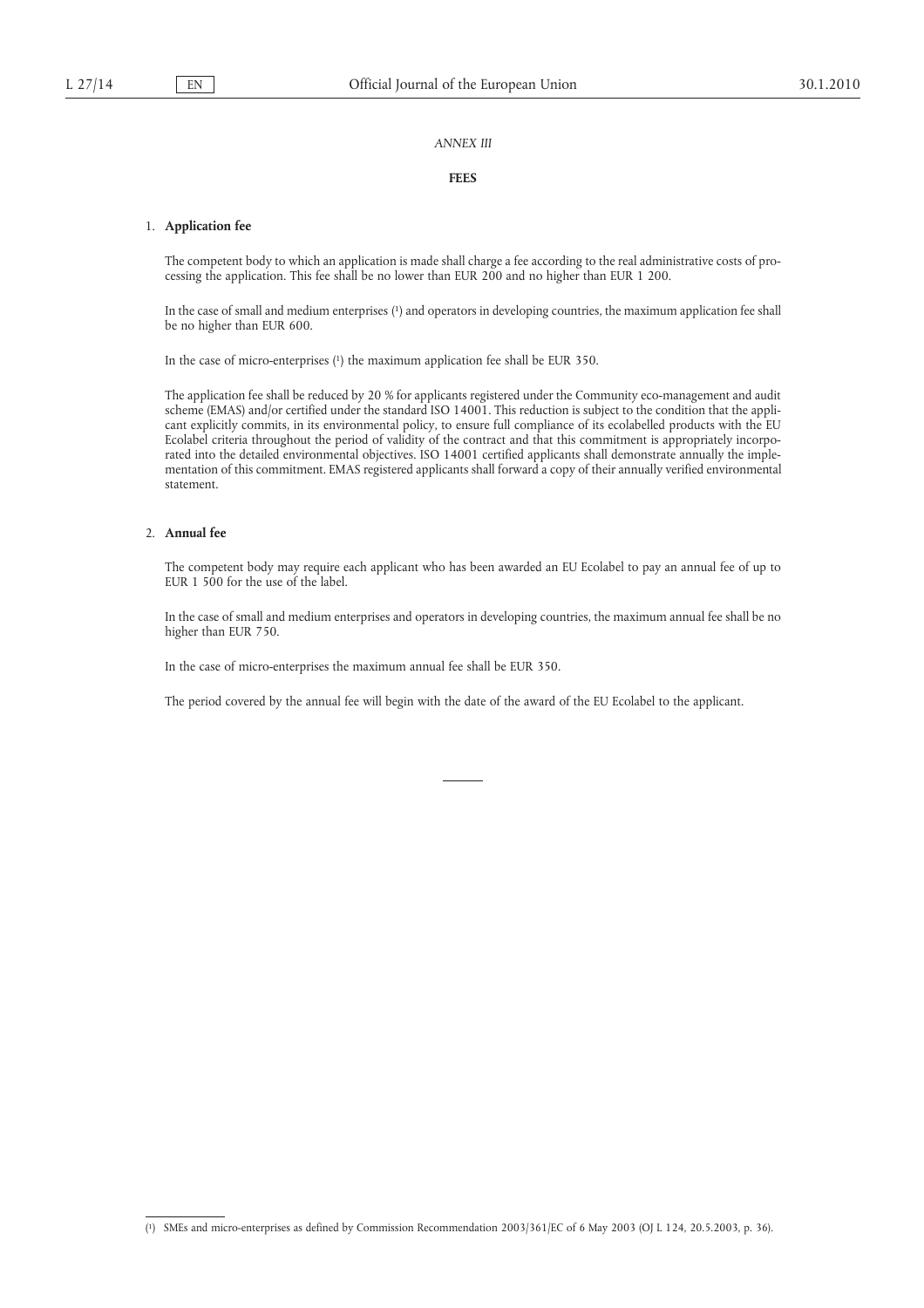# *ANNEX IV*

# **STANDARD CONTRACT COVERING THE TERMS OF USE OF THE EU ECOLABEL**

PREAMBLE

The competent body . . . . . . . . . . . . . . . . . . . . . . . . . . . . . . . . . . . . . . . . . . . . . . . . . . . . . . . . . . . . (full title) hereinafter called 'the competent body',

registered at ........... (full address), which for the purposes of the signature of this contract is represented by ........... (name of person responsible), . . . . . . . . . . . . . . . . . . . . (full name of holder), in his capacity as producer, manufacturer, importer, service provider, wholesaler or retailer whose official registered address is . . . . . . . . . . . . . . . . . . . . . . (full address), hereafter called 'the holder', represented by . . . . . . . . . . . . . . . . . . . . . . (name of person responsible), have agreed the following with regard to the use of the EU Ecolabel, pursuant to Regulation (EC) No 66/2010 of the European Parliament and of the Council of 25 November 2009 on the EU Ecolabel ( 1), hereinafter 'the EU Ecolabel Regulation':

- 1. USE OF THE EU ECOLABEL
- 1.1. The competent body grants the holder the right to use the EU Ecolabel for his products as described in the annexed product specifications, which conform to the relevant product group criteria in force for the period ........ adopted by the Commission of the European Communities on . . . . . . . . . . . . . . . . . (date), published in the *Official Journal of the European Union of* ............... (full reference), and annexed to this contract.
- 1.2. The EU Ecolabel shall be used only in the forms stipulated in Annex II to the EU Ecolabel Regulation.
- 1.3. The holder shall ensure that the product to be labelled complies throughout the duration of this contract with all the terms of use and provisions set out in Article 9 of the EU Ecolabel Regulation, at all times. No new application will be required for modifications in the characteristics of the products which do not affect compliance with the criteria. The holder shall however inform the competent body of such modifications by registered letter. The competent body may carry out appropriate verifications.
- 1.4. The contract may be extended to a wider range of products than those initially foreseen, subject to agreement by the competent body, and subject to the condition that they belong to the same product group and that they also comply with its criteria. The competent body may verify that these conditions are met. The Annex detailing the product specifications shall be modified accordingly.
- 1.5. The holder shall not advertise or make any statement or use any label or logo in a way which is false or misleading or which results in confusion with, or calls into question the integrity of, the EU Ecolabel.
- 1.6. The holder shall be responsible under this contract for the manner in which the EU Ecolabel is used in relation to his product, especially in the context of advertising.
- 1.7. The competent body, including its agents authorised for such purpose, may undertake all necessary investigations to monitor the ongoing compliance by the holder with both the product group criteria and the terms of use and provisions of this contract in accordance with the rules laid down in Article 10 of the EU Ecolabel Regulation.

# 2. SUSPENSION AND WITHDRAWAL

- 2.1. In the event that the holder becomes aware that he is failing to meet the terms of use or provisions contained in Article 1 of this contract, the holder shall notify the competent body and refrain from using the EU Ecolabel until those terms for use or provisions have been fulfilled and the competent body has been notified thereof.
- 2.2. Where the competent body considers that the holder has contravened any of the terms of use or provisions of this contract, the competent body shall be entitled to suspend or withdraw its authorisation to the holder to use the EU Ecolabel, and to take such measures as are necessary to prevent the holder from using it further, including such measures as are provided for in Articles 10 and 17 of the EU Ecolabel Regulation.

<sup>(</sup> 1) OJ L 27, 30.1.2010, p. 1.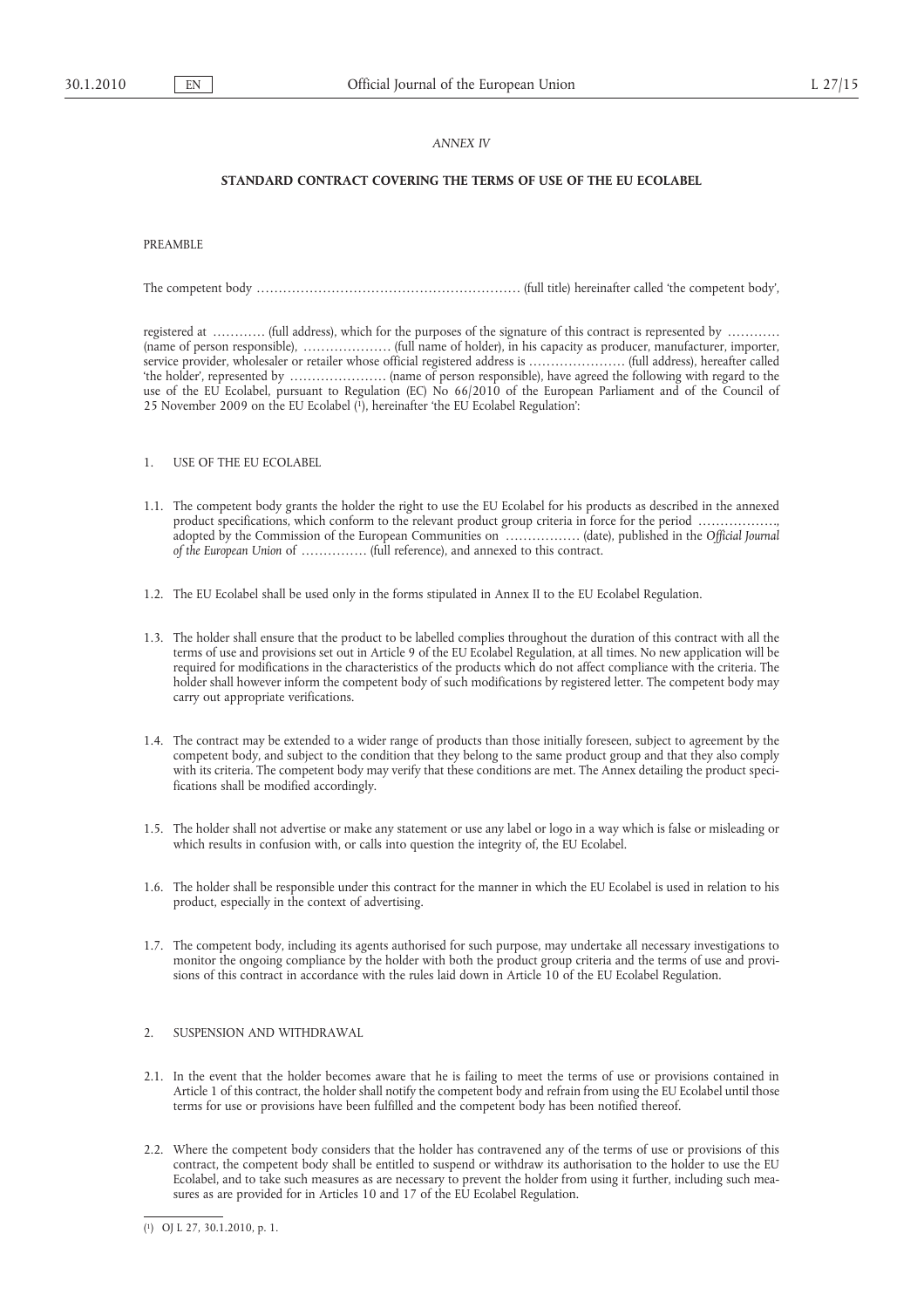- 3. LIMITATION OF LIABILITY AND INDEMNITY
- 3.1. The holder shall not include the EU Ecolabel as part of any guarantee or warranty in relation to the product referred to in Article 1.1 of this contract.
- 3.2. The competent body, including its authorised agents, shall not be liable for any loss or damage sustained by the holder arising out of the award and/or use of the EU Ecolabel.
- 3.3. The competent body, including its authorised agents, shall not be liable for any loss or damage sustained by a third party and arising out of the award and/or use, including advertising, of the EU Ecolabel.
- 3.4. The holder shall indemnify and keep indemnified the competent body and its authorised agents against any loss, damage or liability sustained by the competent body, or its authorised agents, as a result of a breach of this contract by the holder or as a result of reliance by the competent body on information or documentation provided by the holder, including any claims by a third party.

#### 4. FEES

- 4.1. The amount of application fee and annual fee shall be defined in accordance with Annex III of the EU Ecolabel Regulation.
- 4.2. Use of the EU Ecolabel is conditional upon all relevant fees having been paid in due time.

#### 5. CONTRACT DURATION AND APPLICABLE LAW

- 5.1. Except as provided for in Article 5.2, 5.3 and 5.4, this contract shall run from the date on which it is signed until (…) or until expiry of the product group criteria, whichever is sooner.
- 5.2. Where the holder has contravened any of the terms of use or provisions of this contract within the meaning of Article 2.2, the competent body shall be entitled to treat this as a breach of contract entitling the competent body, in addition to the provisions in Article 2.2, to terminate the contract, by registered letter to the holder, at an earlier date than that set out in Article 5.1, within (a time period to be determined by the competent body).
- 5.3. The holder may terminate the contract by giving the competent body three months' notice by registered letter.
- 5.4. If the product group criteria as stated in Article 1.1 are extended without amendments for any period, and if no written notice of termination from the competent body has been given at least three months before the expiry of the product group criteria and of this contract, the competent body shall inform the holder at least three months in advance that the contract shall be automatically renewed for as long as the product group criteria remain in force.
- 5.5. After the termination of this contract the holder may not use the EU Ecolabel in relation to the product specified in Article 1.1 and in the Annex to this contract, either as labelling or for advertising purposes. The EU Ecolabel may nevertheless, for a period of six months after the termination, be displayed on stock held by the holder or others and manufactured before the termination. This latter provision shall not apply if the contract has been terminated for the reasons set out in Article 5.2.
- 5.6. Any dispute between the competent body and the holder or any claim by one party against the other based on this contract which has not been settled by amicable agreement between the contracting parties, shall be subject to the applicable law determined in accordance with Regulation (EC) No 593/2008 of the European Parliament and of the Council of 17 June 2008 on the law applicable to contractual obligations (Rome I) (1) and Regulation (EC) No 864/2007 of the European Parliament and of the Council of 11 July 2007 on the law applicable to non-contractual obligations (Rome II (2)).

The following Annexes shall form part of this contract:

- a copy of Regulation (EC) No 66/2010 of the European Parliament and of the Council of 25 November 2009 on the EU Ecolabel, in (the relevant Community language(s)),
- product specifications, which shall at least include details of the names, and/or the manufacturer's internal reference numbers, the manufacturing sites, and the related EU Ecolabel registration number or numbers,
- a copy of Commission Decision (. . . . . . . . . . . . . . . on product group criteria),

<sup>(</sup> 1) OJ L [177, 4.7.2008, p.](http://eur-lex.europa.eu/LexUriServ/LexUriServ.do?uri=OJ:L:2008:177:0006:0006:EN:PDF) 6.

<sup>(</sup> 2) OJ L [199, 31.7.2007, p.](http://eur-lex.europa.eu/LexUriServ/LexUriServ.do?uri=OJ:L:2007:199:0040:0040:EN:PDF) 40.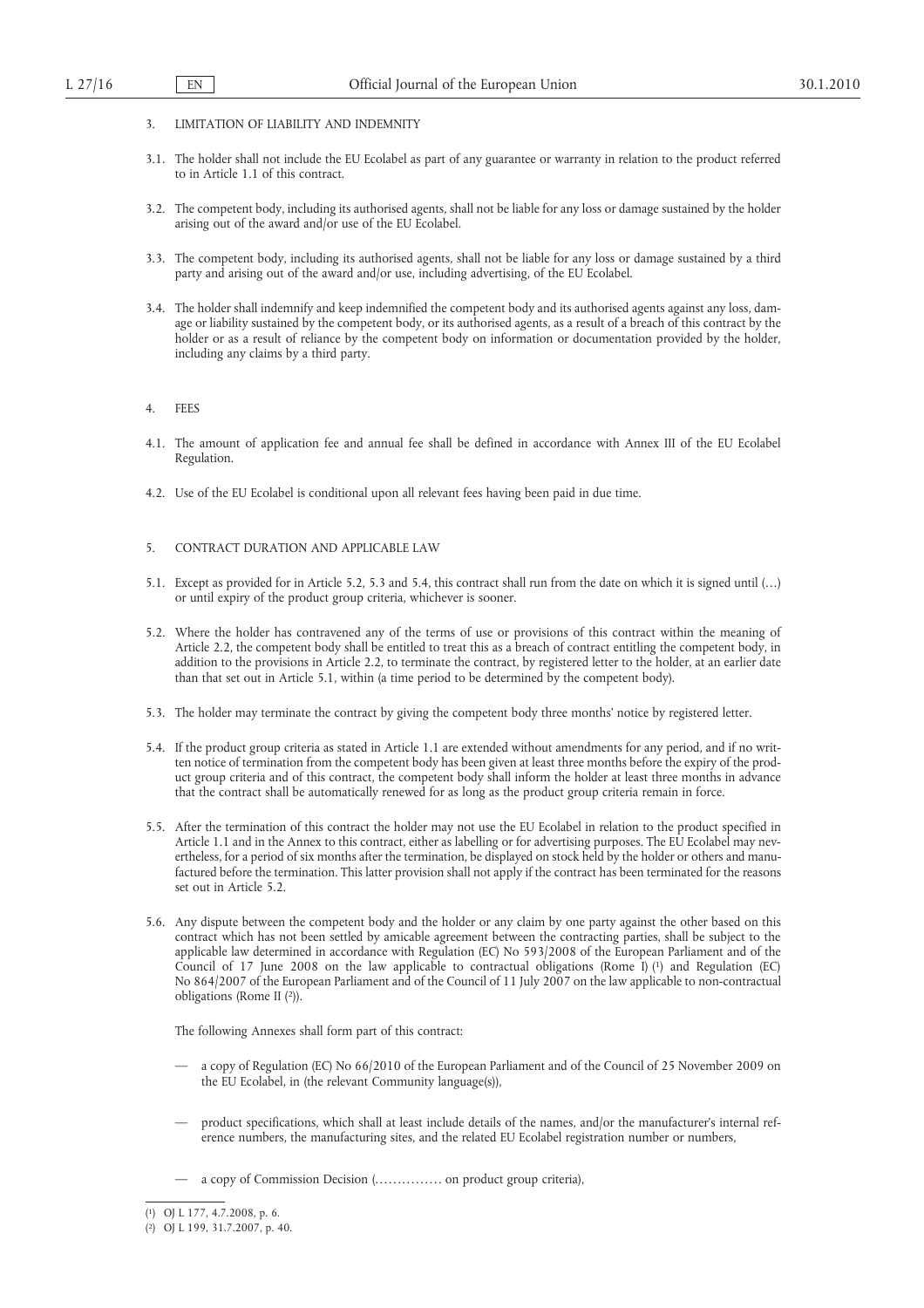$EN$ 

| (Competent body)            |  |
|-----------------------------|--|
|                             |  |
|                             |  |
|                             |  |
|                             |  |
| (Legally binding signature) |  |
|                             |  |
|                             |  |
| (Holder)                    |  |
|                             |  |
|                             |  |
|                             |  |
|                             |  |

(Legally binding signature)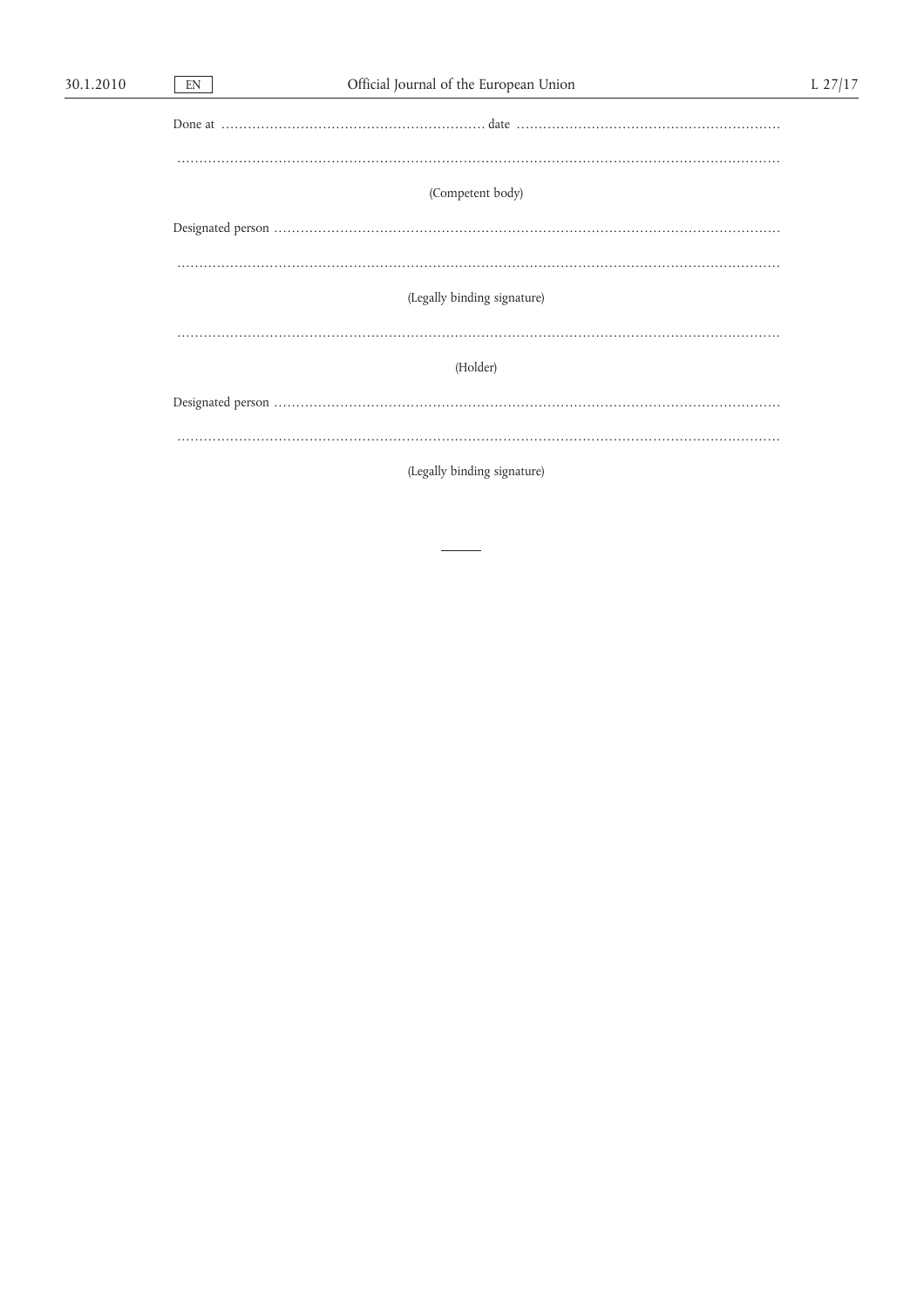# *ANNEX V*

# **REQUIREMENTS RELATING TO COMPETENT BODIES**

1. A competent body shall be independent of the organisation or the product it assesses.

A body belonging to a business association or professional federation representing undertakings involved in the design, manufacturing, provision, assembly, use or maintenance of products which it assesses, may, on condition that its independence and the absence of any conflict of interest are demonstrated, be designated as a competent body.

2. A competent body, its top-level management and the personnel responsible for carrying out the conformity assessment tasks shall not be the designer, manufacturer, supplier, installer, purchaser, owner, user or maintainer of the products which they assess, nor the authorised representative of any of those parties. This shall not preclude the use of assessed products that are necessary for the operations of the competent body or the use of such products for personal purposes.

A competent body, its top-level management and the personnel responsible for carrying out the conformity assessment tasks shall not be directly involved in the design, manufacture or construction, the marketing, installation, use or maintenance of those products, or represent the parties engaged in those activities. They shall not engage in any activity that may conflict with their independence of judgment or integrity in relation to conformity assessment activities for which they are designated. This shall in particular apply to consultancy services.

Competent bodies shall ensure that the activities of their subsidiaries or subcontractors do not affect the confidentiality, objectivity or impartiality of their conformity assessment activities.

- 3. Competent bodies and their personnel shall carry out the conformity assessment activities with the highest degree of professional integrity and the requisite technical competence in the specific field and shall be free from all pressures and inducements, particularly financial, which might influence their judgment or the results of their conformity assessment activities, especially as regards persons or groups of persons with an interest in the results of those activities.
- 4. A competent body shall be capable of carrying out all the conformity assessment tasks assigned to it by this Regulation, whether those tasks are carried out by the competent body itself or on its behalf and under its responsibility.

At all times and for each conformity assessment procedure and each kind or category of products in relation to which it has been designated, a competent body shall have at its disposal the necessary:

- (a) technical knowledge and sufficient and appropriate experience to perform the conformity assessment tasks;
- (b) descriptions of procedures in accordance with which conformity assessment is carried out, ensuring the transparency and the ability of reproduction of those procedures. It shall have appropriate policies and procedures in place that distinguish between tasks it carries out as a competent body and other activities;
- (c) procedures for the performance of activities which take due account of the size of an undertaking, the sector in which it operates, its structure, the degree of complexity of the product technology in question and the mass or serial nature of the production process.

It shall have the means necessary to perform the technical and administrative tasks connected with the conformity assessment activities in an appropriate manner and shall have access to all necessary equipment or facilities.

- 5. The personnel responsible for carrying out conformity assessment activities shall have the following:
	- (a) sound knowledge covering all the conformity assessment activities in relation to which the competent body has been designated;
	- (b) the ability to draw up certificates, records and reports demonstrating that assessments have been carried out.